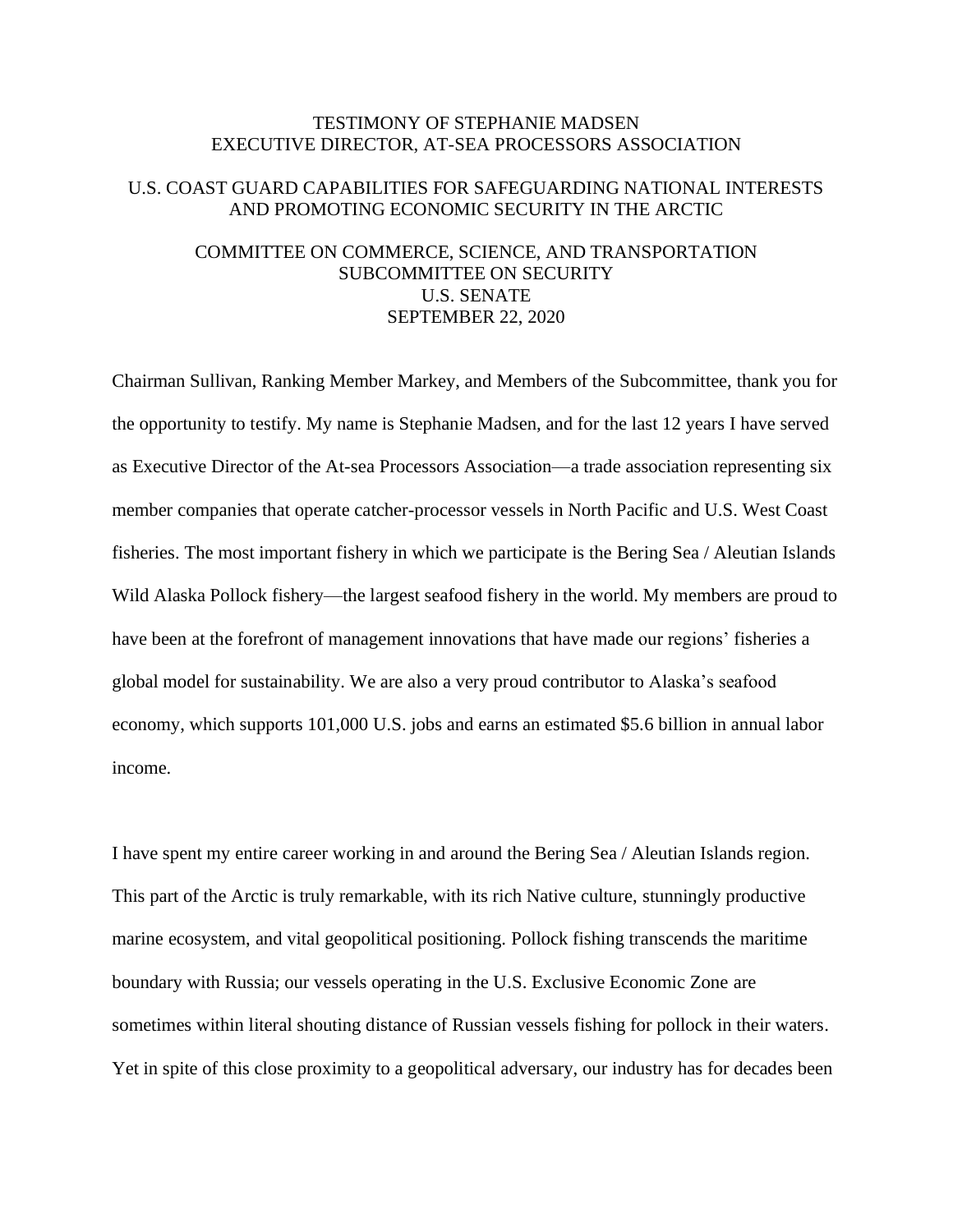able to operate safely and with legal certainty, relying on the USA/USSR Maritime Boundary Agreement concluded between James Baker and Eduard Shevardnadze on June 1, 1990.

That feeling of certainty and safety has been shattered by recent confrontations initiated by Russian military warships and warplanes with U.S.-flagged fishing vessels operating lawfully within the U.S. EEZ. These incidents were alarming in and of themselves; they gave rise to genuine fear for the physical safety of fishing captains and their crews and they disrupted the business operations of fishing companies at a critical point in a very important fishing season. They also give rise to an urgent question: do we risk these kinds of confrontations becoming something of a "new normal" in the changing Arctic? And if so, what are U.S. policymakers and military planners doing to safeguard U.S. economic and security interests in this vital region?

#### *Military Confrontations*

The last week of August started as a typical one in the summer fishing season. U.S.-flagged fishing vessels were operating throughout the Eastern Bering Sea. As always, different segments of the fleet were targeting a variety of species using traditional fishing methods. APA catcherprocessor vessels work in parallel with smaller catcher vessels that deliver pollock and other groundfish to motherships for processing. Another fleet of catcher-processor vessels targets nonpollock groundfish such as Atka mackerel and flatfish, while freezer-longline vessels target Pacific cod. These Bering Sea fishing grounds are among the most productive anywhere in the world—although this year fishing conditions have been particularly challenging due to shifts in the stock dynamics and distribution.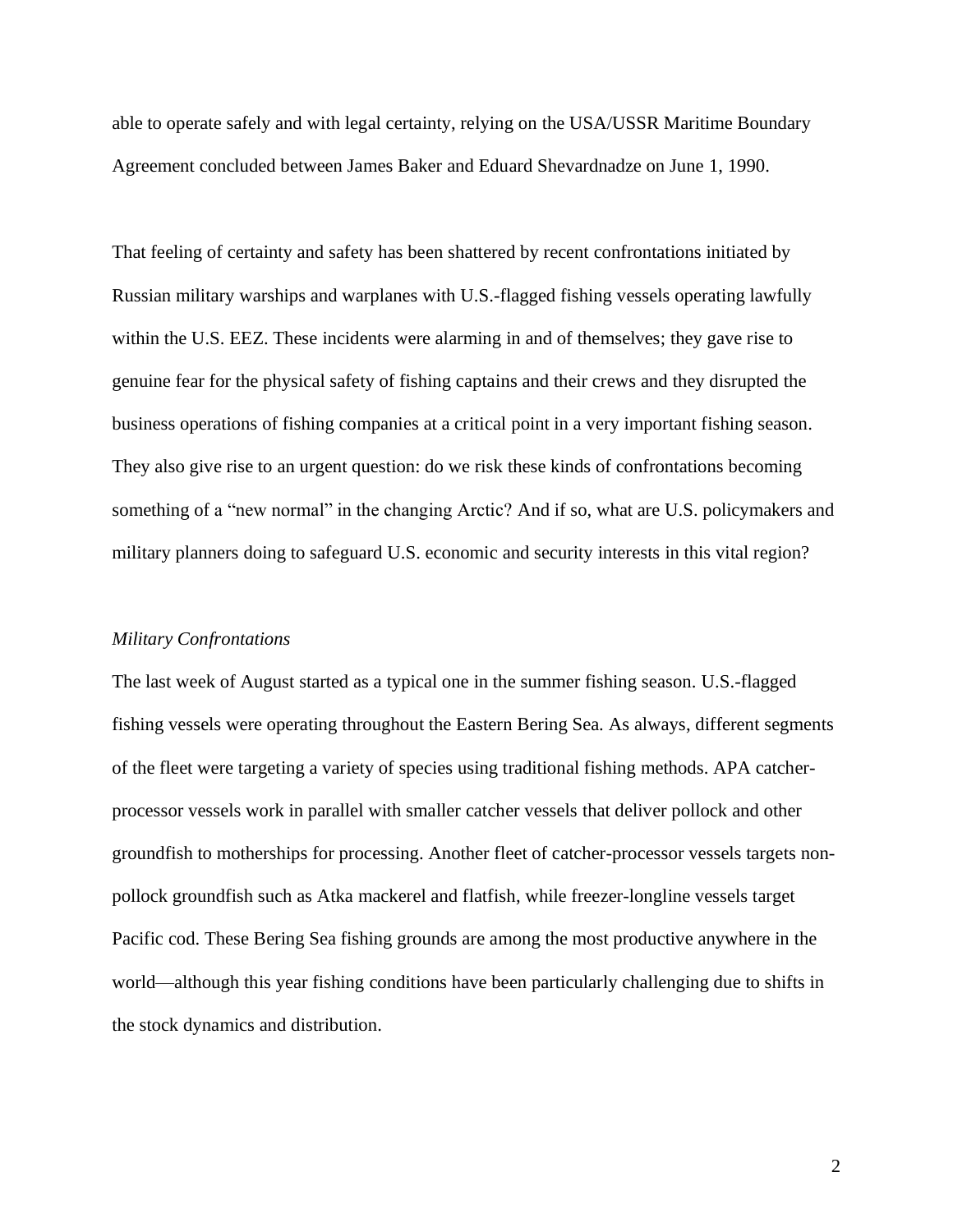Tuesday, August 25 provided the first indication that it would not be a typical week for our fleets. The Island Enterprise, a catcher-processor vessel operated by Trident Seafoods, was fishing in the vicinity of Pervenets Canyon when suddenly, without warning, a large submarine—what we learned later to be an Oscar-class Russian nuclear submarine—surfaced in the vicinity. Shortly thereafter a warships appeared, traveling at 17.5 knots on direct course towards the submarine. The warship made no contact with the Island Enterprise, but came within 2.5 nautical miles. Other vessels also observed the submarine and warship that day. These were our first clues that a major Russian military operation was underway smack-dab in the middle of our fishing grounds.

The close and unexplained proximity of a foreign warship and submarine were, as you can imagine, immediately troubling. However, it is the events that unfolded the following day, August 26, that have given rise to deep concern throughout our industry. On that day the Russian military initiated a series of confrontations with U.S.-flagged fishing vessels that were, from our perspective, dangerous and completely unacceptable. These confrontations gave rise to genuine fears for the safety of captains and their crews, and in some cases led to operational decisions that cost companies hundreds of thousands of dollars in lost fishing opportunities.

• In the first such incident, the Northern Jaeger—a catcher-processor vessel operated by American Seafoods—was harassed by members of the Russian military over the course of approximately five hours. Northern Jaeger Captain Tim Thomas was positioned 21 nautical miles inside the U.S. EEZ when what he recognized to be a Russian military warplane started flying over his vessel. The warplane initiated radio contact, and through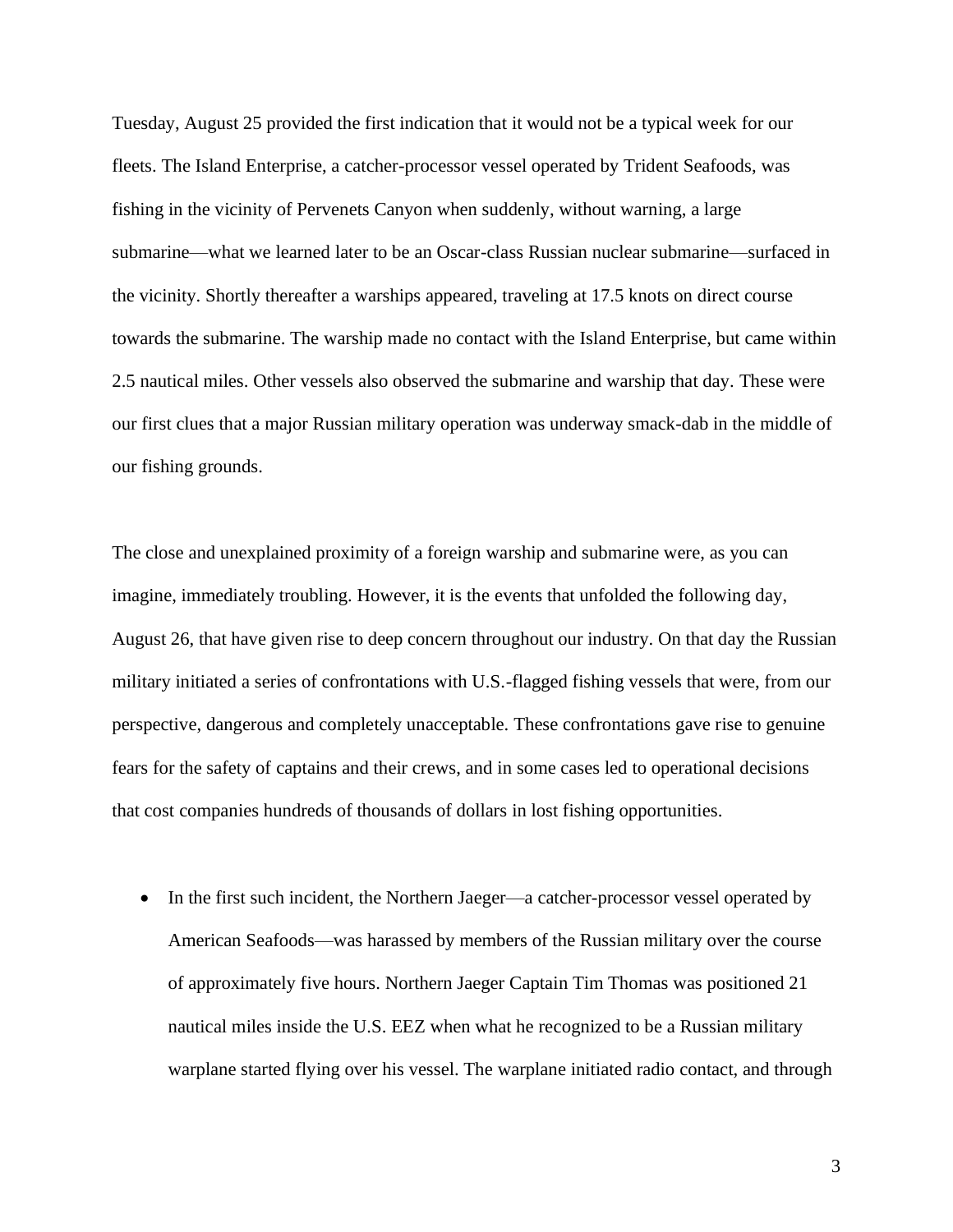broken English started to deliver an alarming drumbeat of messages warning of "danger" and insisting that he "leave" as it continued to fly over the vessel at an increasingly low altitude. Despite his best efforts—which included enlisting the assistance of a Russianspeaking member of his crew—he was unable to ascertain from the warplane a clear sense of what was happening or to learn of any specific course of action that was being requested of him. During this period Captain Thomas repeatedly stated that he was operating lawfully within the U.S. EEZ and couldn't be ordered to "leave". He also initiated multiple conversations with United States Coast Guard personnel, none of whom appeared to be aware that a major Russian military exercise was underway in the U.S. EEZ. After approximately two hours the warplane departed, and radio contact was initiated by a Russian warship that was positioned approximately 40 nautical miles away. Communications from the warship became increasingly urgent, warning of imminent danger and demanding that the Northern Jaeger leave, without providing specific coordinates. Captain Thomas sought to chart a new course on several occasions, but each time communications came back from the Russian warship making clear that they were not satisfied. Eventually, the Russian warship issued order that Captain Thomas sail due South "for five hours" and not return to the area until September 4. Ultimately, with the level of intensity of the Russian military communications continuing to increase—and no satisfactory explanation or support provided by the U.S. Coast Guard—Captain Thomas complied. He estimates that approximately five days of productive fishing time were lost by the encounter and his resulting relocation, an economic harm running into the hundreds of thousands of dollars.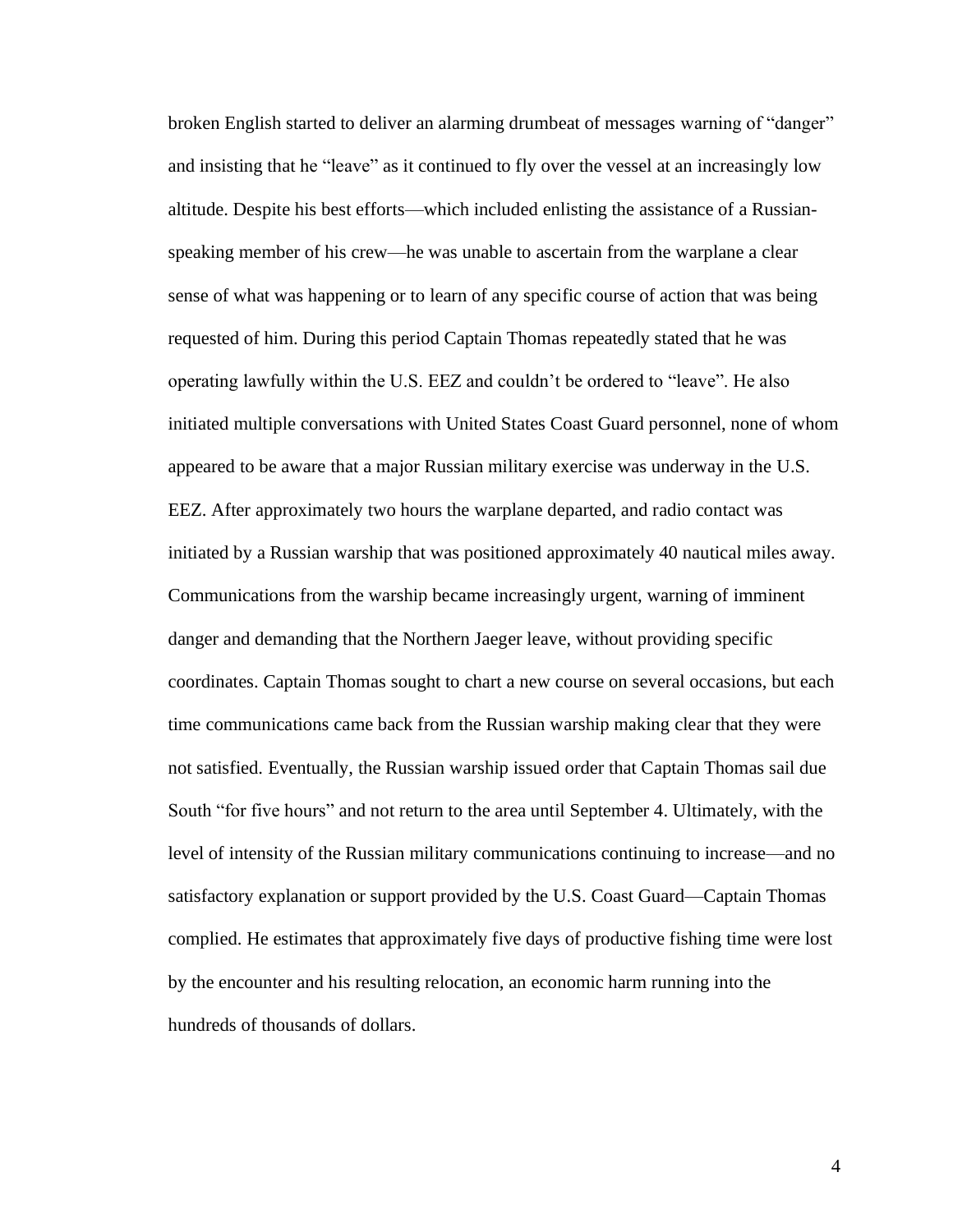- Positioned some distance to the north of Northern Jaeger—outside the area we would later learn was identified by Russian authorities as the coordinates for their military exercise—were the Blue North and the Bristol Leader. These two freezer longliners were harassed by a Russian military warplane, which warned that they were in a live missile fire zone and in imminent danger. Bristol Leader Captain Brad Hall and Blue North Captain David Anderson recount similar experiences, with repeated fly-overs at low altitude—in some instances as low as an estimated 200 feet. After initiating radio contact, the warplane issued orders that they leave the area on a specific course at maximum speed. Both captains sought advice from the U.S. Coast Guard but were unable to learn any additional details about what was occurring. Coast Guard personnel told Captain Anderson to comply with the orders he was being given by the Russian military. Ultimately, both captains felt that they had no choice but to abandon their fishing activities and exit the area. The Blue North cut its fishing gear and left it behind in order to be able evacuate the area quickly. It was only when the vessels fully complied with the Russian warplane's orders that the harassment ceased. The economic losses relating to disabling fishing gear and relocating from productive fishing grounds were significant.
- In another area, more than 50 nautical miles inside the U.S. EEZ, six U.S. catcher boats and two motherships were operating along the shelf break. Three Russian warships and two support vessels appeared, and initiated radio communication with two of the catcher boats—the Vesteraalen and the Mark 1. As the warships rapidly approached the catcher boats, they issued orders that they change course immediately, warning of imminent danger. The Vesteraalen responded that it had fishing gear in the water so had limited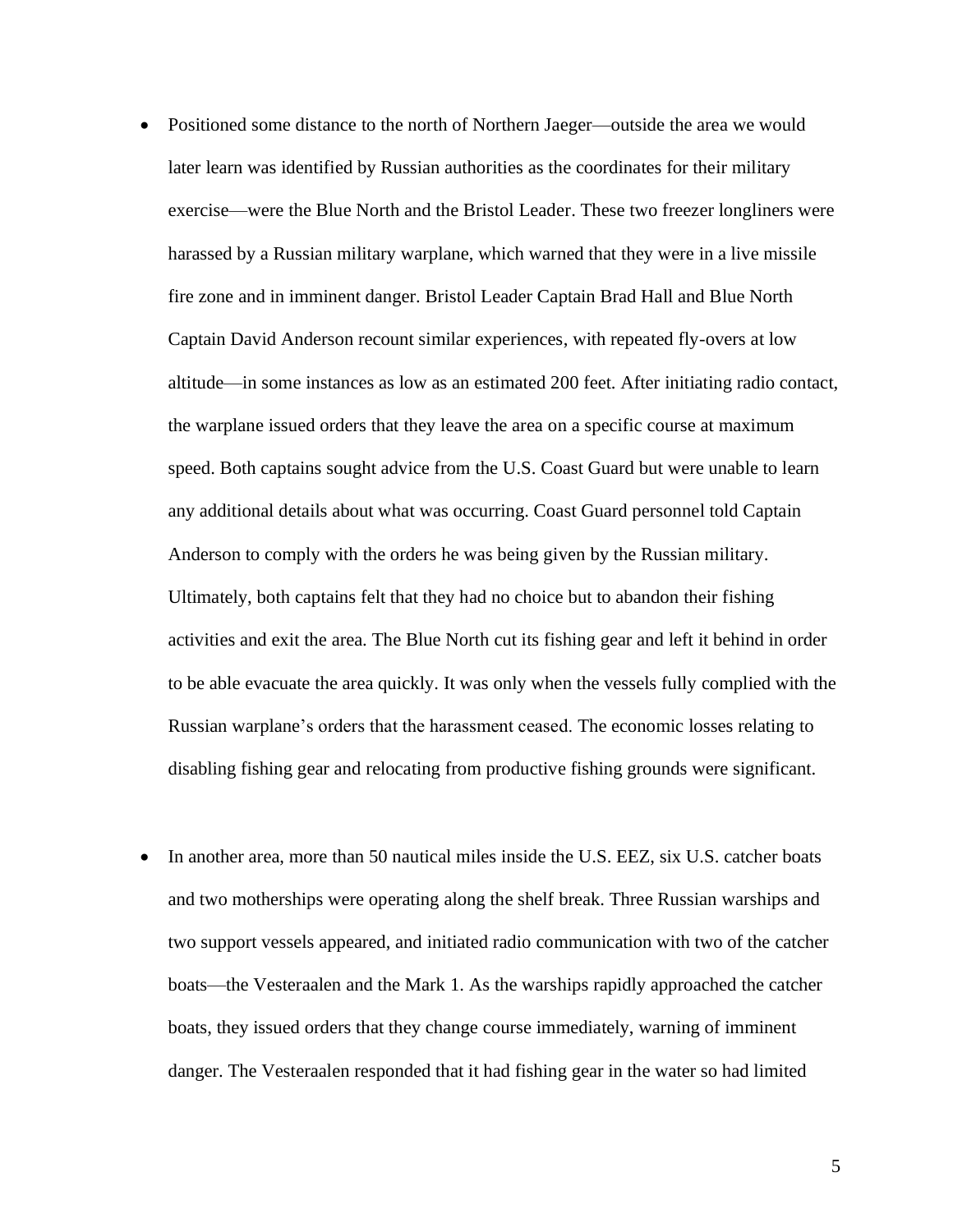ability to change course. In response a Russian warship came directly towards the Vesteraalen, maneuvering as if to signal hostile intent. The warship came within half a nautical mile of the Vesteraalen before finally changing course.

As a representative of the U.S. fishing industry—and indeed as a proud American citizen—I find it completely unacceptable that U.S.-flagged vessels operating lawfully within the U.S. EEZ could ever be subjected to this kind of treatment. The fact that U.S. fishing companies, captains and crew had not been directly advised that a major Russian military exercise was planned in their sphere of regular operation is deeply concerning. The idea that U.S. vessels could be subjected to this kind of harassment by a foreign military power is alarming. And the notion that U.S. captains should be complying with orders issued by members of the Russian military is offensive. We need to ensure that the events of August 26 never happen again.

## *Specific Observations*

In the immediate term, we believe there are steps the U.S. government must take to ensure that any future Russian military exercises potentially impacting U.S.-flagged vessels is handled differently and that U.S. fishermen maintain their sovereign right to legally operate in the U.S. EEZ.

First, it is imperative that our industry be notified immediately and directly by our own government of any such planned exercise. Our understanding is that Russia provided notice of their intent to conduct these exercises, including specific coordinates, via HYDROPAC. This is a communication system that is not regularly monitored by our industry, and I want to be clear that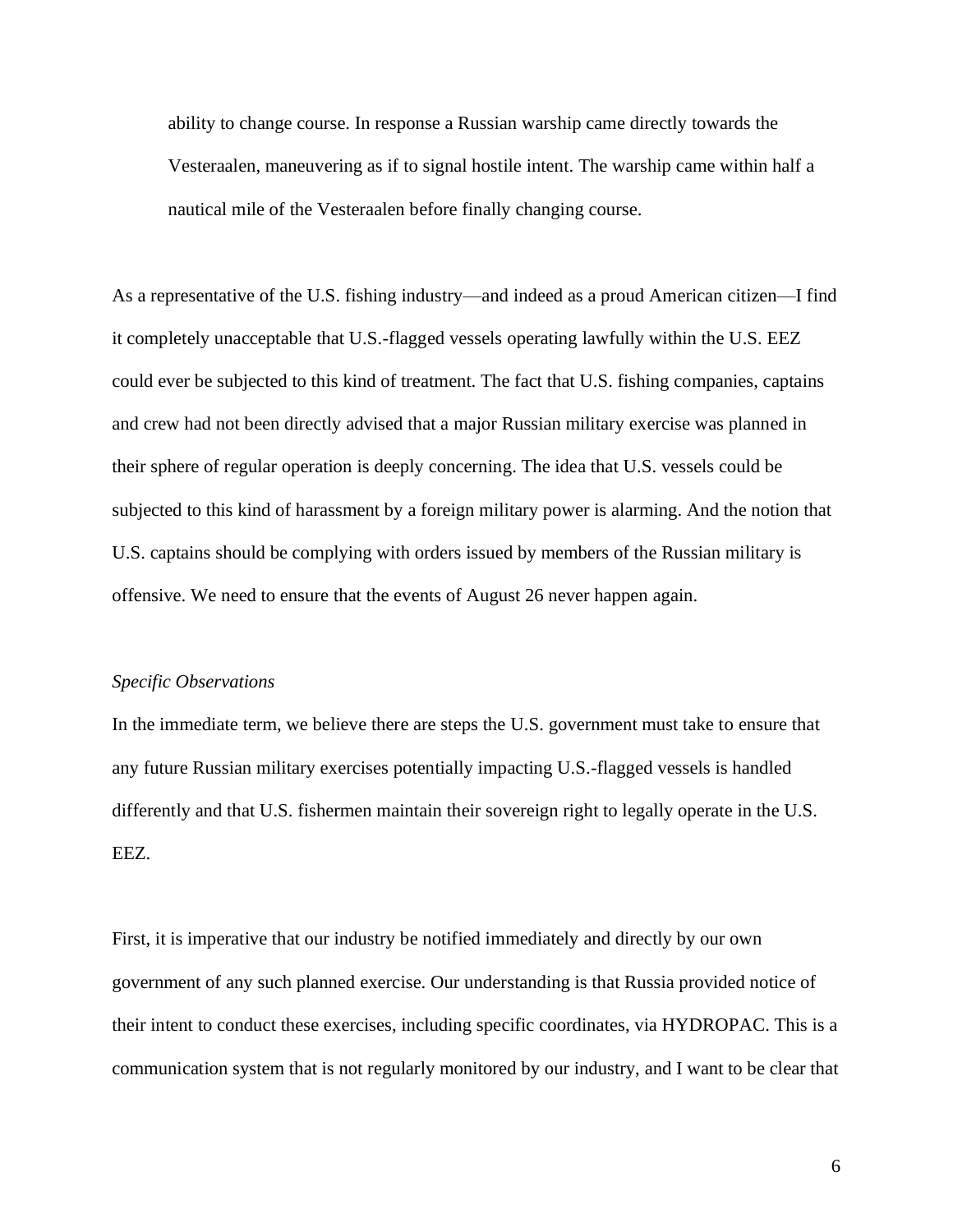it does not constitute sufficient notice to mariners. Furthermore, as noted above, some U.S. vessels were harassed outside the coordinates provided via HYDROPAC. We understand that the HYDROPAC notice was received by at least one agency of the U.S. government. If any part of the U.S. government is notified of such a foreign military exercise in the future, there must be a clear and widely-understood mechanism by which that news is communicated to potentially impacted fishing fleets so we are aware of the exercises and can respond accordingly should there be a threat to the safety of our vessels and crew. This mechanism needs to account for the diversity of fishing vessels active near the U.S.-Russian maritime boundary, from large catcherprocessors to small skiffs operated out of Northern Bering Sea communities. Communications issued on the exercises fell short of alternatives that were available to U.S. authorities, such as issuance of a Marine Information Bulletin.

Second, other parts of the U.S. government—most importantly the Coast Guard—must be alerted and have an opportunity to plan for the safety of U.S. mariners, including U.S.-flagged fishing vessels while they lawfully operate within the U.S. EEZ. It is unacceptable that Coast Guard officers on the front lines were unable to provide our captains with even the most basic information or, in most cases, guidance when contacted.

Third, in the event of future foreign military operations in or near the U.S. EEZ in the Bering Sea, plans should be in place for the U.S. Coast Guard to have an at-sea presence in the area to deter engagements by the foreign military with U.S.-flagged vessels lawfully operating in the U.S. EEZ and to better intervene in the event there is engagement or is otherwise an immediate danger to our vessels. Communication to our vessels of potential threats to our safety should be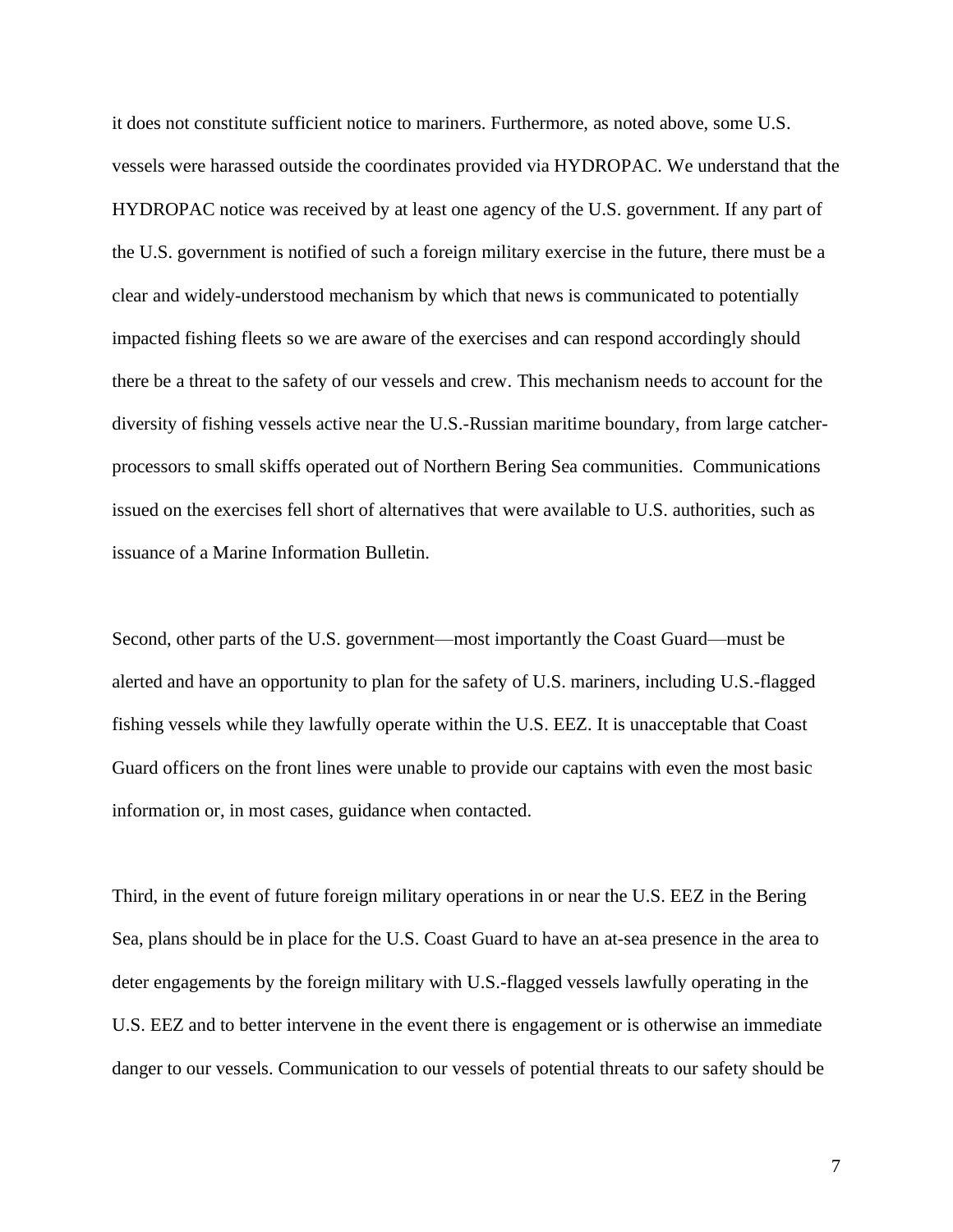coming from the U.S. Coast Guard, not the Russian military. Recognizing the need for a presence after the August 26 events, the Coast Guard ultimately deployed the CGC ALEX HALEY to the area for the remainder of the planned exercises. This was appreciated, but future plans should include the deployment of at least one cutter to an area for the entirety of an operation to help prevent a recurrence of what occurred to our fleets.

### *A New Normal?*

Beyond requesting the Subcommittee's help in securing these Federal process improvements, I welcome your focus on the broader geopolitical challenges in the Arctic region of which these confrontations appear to be merely one symptom. If indeed these exercises are part of Russia's effort to establish a more assertive presence in the Arctic—especially in a world where receding sea ice extent provides a set of new economic and military opportunities for regional powers that is a cause of genuine alarm for our industry.

Our sovereign right to legally fish within the U.S. EEZ must be protected. Our concerns are heightened by recent proclamations by members of the Russian Duma calling into question the legitimacy of the U.S./Russia boundary line—a cornerstone of the framework for our federal fisheries. Russian naval exercises cannot be allowed to serve as a deterrent to the fully legitimate operations of a U.S. fishing fleet that competes directly with the Russian seafood industry in global markets for pollock, Pacific cod, and other groundfish.

Anxiety throughout the industry was also further heightened when a Russian warplane harassed our vessels in a separate incident just last week. On September 14, approximately 70 miles west